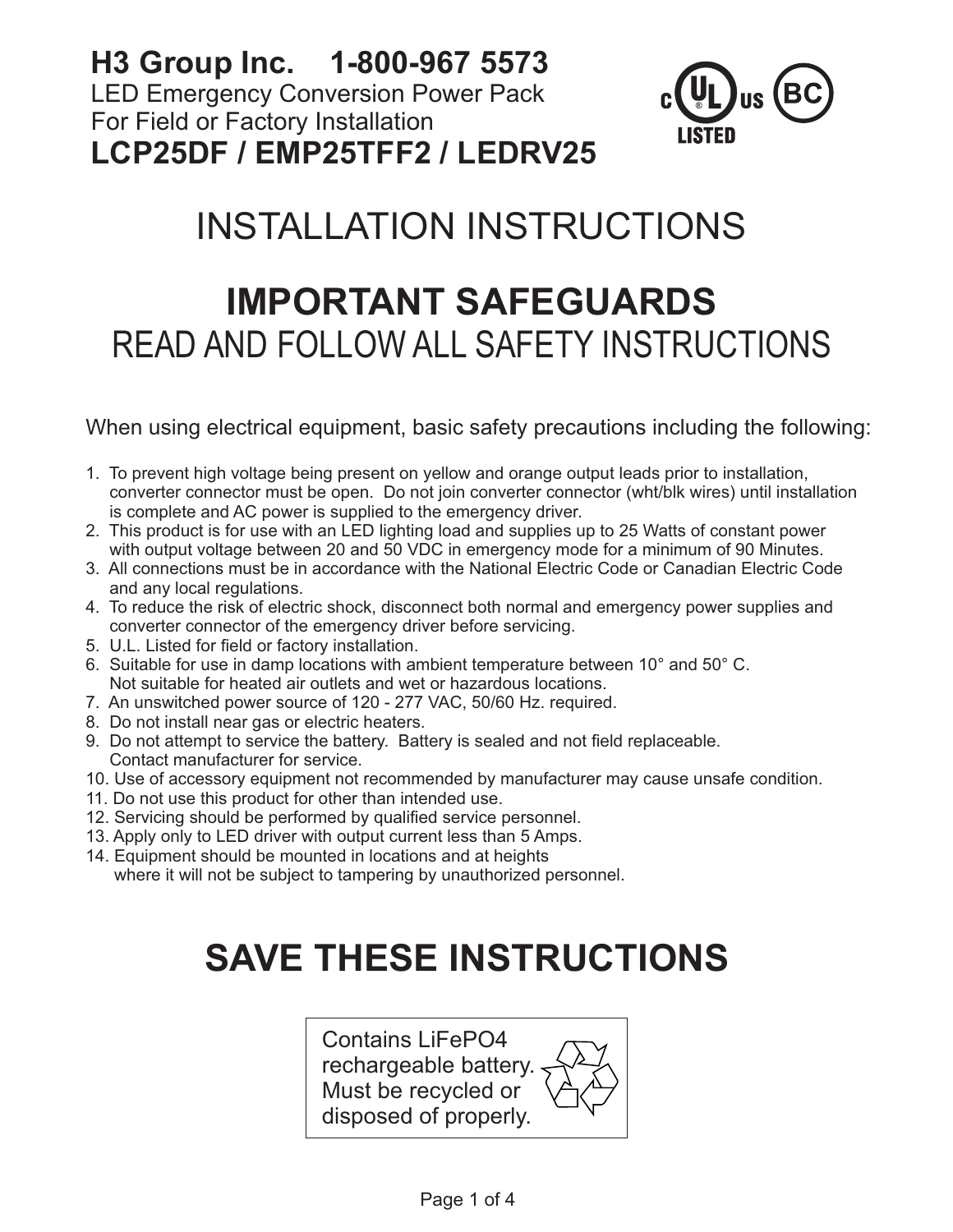## **LED Luminaire Evaluation**

This product is suitable for field installation with suitable LED loads including LED luminaires, DC voltage driven LED replacements for fluorescent lamps and others. There are 4 checks to determine if your luminaire is eligible for field installation.

- 1. Ensure the LED load's rated power is greater than or equal to the power output of this emergency LED driver. This is to ensure that the emergency product will not produce more power than the LED load can handle, thus ensuring that the LED load will not be damaged when the system is in the emergency mode.
- 2. Verify that the forward voltage of the luminaire's LED array is within the limits of this emergency LED driver. The forward voltage of the LED array is commonly designated as Vf and should be found on the luminaire's markings, in the luminaire specifications, or imprinted directly on the LED arrays. If multiple LED arrays are to be driven, verify that the total forward voltage is within the limits of this product. Using a voltage meter, it may be possible to directly measure the voltage across the LED arrays when operating from the AC driver.
- 3. Ensure the output current of the LED driver does not exceed 5.0 Amps. This is the current into the blue wire.
- 4. Ensure there will be sufficient light output in the end application. Estimate the egress lighting illumination levels by doing the following:
	- a. Find the efficacy of the LED load. This can be given by the luminaire manufacturer or DLC test report. This number will be given in lumens per watt (lm/w).
	- b. Lumens can be calculated by multiplying the output power of the emergency LED driver by the efficacy of the LED load. In many cases the actual lumen output in the emergency mode will be greater than this calculation, however, it will provide a good estimate for beginning the lighting design of the system.

Total Lumens in Emergency Mode = Lumens per Watt of luminaire (lm/w)  $*$  25

 c. Using the results of this calculation and industry standard lighting design tools, calculate the anticipated illumination levels in the path of egress.

**NOTE:** This product has been designed to reliably interface with a wide selection of LED loads and is electrically compatible with every simple LED array that meets criteria 1 and 2 above. However, compatibility cannot be guaranteed with all current and future LED systems. Compatibility testing of the end-use system is suggested. Please contact the factory with any questions.

**NOTE:** After installation, it will be necessary to measure the egress lighting illumination levels to ensure it complies with national, state, and local code requirements.

### **Installation**

#### **CAUTION: DO NOT JOIN CONVERTER CONNECTOR (WHT/BLK LEADS) UNTIL INSTALLATION IS COMPLETE AND AC POWER IS SUPPLIED TO THE EMERGENCY DRIVER**

**NOTE:** Make sure the necessary branch circuit wiring is available. An unswitched source of power is required. The emergency driver must be fed from the same branch circuit as the AC driver.

#### STEP 1 INSTALLING THE EMERGENCY DRIVER

Disconnect AC power from the LED luminaire.

Mount the emergency LED driver by the mounting tabs using the supplied screws. The luminaires installation instructions may provide guidance on the recommenced mounting location.

Emergency driver with cable conduit is suitable for remote mounting from luminaire. Emergency driver without cable conduit is not suitable for remote mounting. If used with AC driver, maximum remote distance is half the AC driver manufacturer's remote driver recommended distance, or a maximum of 50 feet.

Mounting Height: This product meets or exceeds the NFPA minimum light requirements with all loads, down to the smallest rated lamp load, at heights up to 7.17 ft (2.2 m). Many factors influence emergency illumination levels, such as the lamp load selected, luminaire design, and environmental factors; therefore, end use verification is necessary. For field installations, when the attached luminaire is mounted at heights greater than 7.17 ft (2.2m), the level of illumination must be measured in the end application to ensure the requirements of NFPA 101 and local codes are satisfied.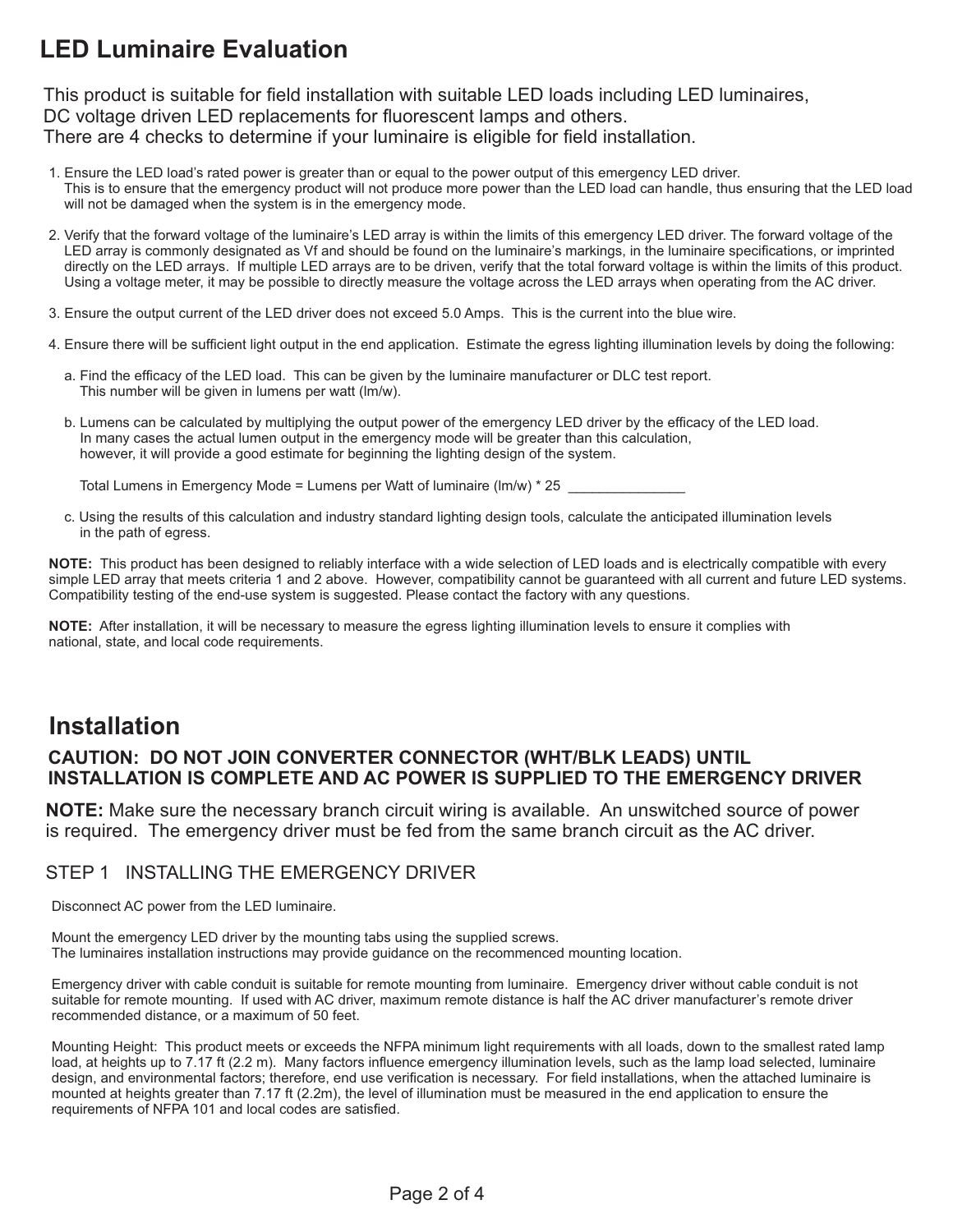#### STEP 2 INSTALLING TEST SWITCH

Test switch indicator light will be ON when AC power is supplied to the fixture, indicating emergency battery charging.

A. For installation of test switch on included switch box, for wall or ceiling surface mount.



B. For installation of test switch on fixture surface.

 Mount the test switch in a location that is visible and accessible to maintenance personnel after installation. Test switch mounts in 0.64" diameter drilled or punched hole.



#### STEP 3 WIRING THE EMERGENCY BALLAST

Connect the emergency driver to the AC driver and LED load as shown in the wiring diagram below. All connections must be in accordance with the National Electric Code and local regulations.

After installation is complete, apply AC power to the emergency driver and AC driver and join the converter connector (wht/blk leads).

Indicator light will illuminate indicating battery is charging.

A short-term discharge test may be conducted after charging for one hour. Charge for 24 hours before conducting a long-term discharge test. Refer to OPERATION.

Attach the label "CAUTION - This Unit Has More Than One Power Connection Points. To Reduce The Risk Of Electric Shock, Disconnect Both The Branch Circuit Breakers Or Fuses And Emergency Power Supplies Before Servicing."



TYPICAL SCHEMATIC ONLY. MAY BE USED WITH OTHER DRIVERS. CONSULT FACTORY FOR OTHER WIRING DIAGRAMS